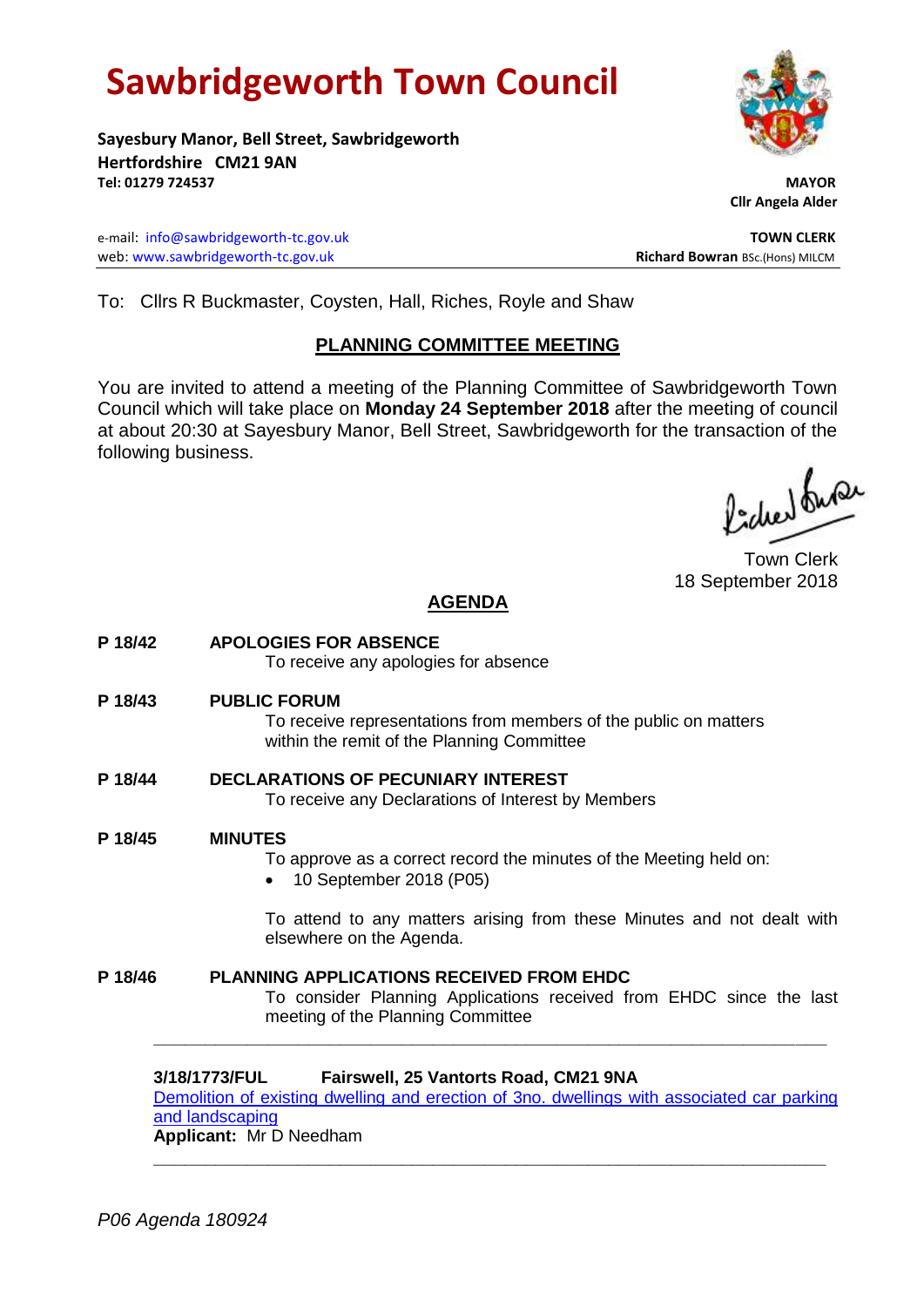### **3/18/1863/HH 29 Station Road**

[Conversion and alterations of existing outbuilding to home office including installation of 2](https://publicaccess.eastherts.gov.uk/online-applications/applicationDetails.do?activeTab=documents&keyVal=PDK74YGLFLI00)  [windows and insertion of 4 roof lights](https://publicaccess.eastherts.gov.uk/online-applications/applicationDetails.do?activeTab=documents&keyVal=PDK74YGLFLI00) **Applicant:** Mr C Hardy

**\_\_\_\_\_\_\_\_\_\_\_\_\_\_\_\_\_\_\_\_\_\_\_\_\_\_\_\_\_\_\_\_\_\_\_\_\_\_\_\_\_\_\_\_\_\_\_\_\_\_\_\_\_\_\_\_\_\_\_\_\_\_\_\_\_**

**\_\_\_\_\_\_\_\_\_\_\_\_\_\_\_\_\_\_\_\_\_\_\_\_\_\_\_\_\_\_\_\_\_\_\_\_\_\_\_\_\_\_\_\_\_\_\_\_\_\_\_\_\_\_\_\_\_\_\_\_\_\_\_\_\_**

#### **3/18/1899/LBC 28 Knight Street, CM21 9AU**

[Removal of ATM and install new window. Removal of cameras and walls made good.](https://publicaccess.eastherts.gov.uk/online-applications/applicationDetails.do?activeTab=documents&keyVal=PDTGFVGLFNQ00)  [Removal of signage and walls made good and the removal of night safe and installation of](https://publicaccess.eastherts.gov.uk/online-applications/applicationDetails.do?activeTab=documents&keyVal=PDTGFVGLFNQ00)  [steel plate. Internal alterations to include –](https://publicaccess.eastherts.gov.uk/online-applications/applicationDetails.do?activeTab=documents&keyVal=PDTGFVGLFNQ00) Removal of counters and non-load bearing [partitions](https://publicaccess.eastherts.gov.uk/online-applications/applicationDetails.do?activeTab=documents&keyVal=PDTGFVGLFNQ00)

**\_\_\_\_\_\_\_\_\_\_\_\_\_\_\_\_\_\_\_\_\_\_\_\_\_\_\_\_\_\_\_\_\_\_\_\_\_\_\_\_\_\_\_\_\_\_\_\_\_\_\_\_\_\_\_\_\_\_\_\_\_\_\_\_\_**

**Applicant:** Barclays Bank Plc

## **3/18/1943/HH New House, Pishiobury Drive, CM21 0AF**

[Erection of single storey side extension](https://publicaccess.eastherts.gov.uk/online-applications/applicationDetails.do?activeTab=documents&keyVal=PE6F3KGLFRA00) **Applicant:** Mr Wadia **\_\_\_\_\_\_\_\_\_\_\_\_\_\_\_\_\_\_\_\_\_\_\_\_\_\_\_\_\_\_\_\_\_\_\_\_\_\_\_\_\_\_\_\_\_\_\_\_\_\_\_\_\_\_\_\_\_\_\_\_\_\_\_\_\_**

#### **P 18/47 LATE PLANNING APPLICATIONS**

To deal with Planning Applications received from EHDC following the Publication of this Agenda and received before 21 September 2018

## **P 18/48 PLANNING DECISIONS MADE BY EHDC**

To receive Planning Decisions from EHDC

## **3/18/1023/FUL Basement Ground and Part First Floors, Pishiobury House, Pishiobury Drive, CM21 0AF**

Alterations to approved ground floor and basement layout to create 2no 2 bedroom apartments in lieu of 1no. 3 bedroom apartment (associated with LPA 3/14/1748/FP for conversion from office to form 6 residential units)

**\_\_\_\_\_\_\_\_\_\_\_\_\_\_\_\_\_\_\_\_\_\_\_\_\_\_\_\_\_\_\_\_\_\_\_\_\_\_\_\_\_\_\_\_\_\_\_\_\_\_\_\_\_\_\_\_\_\_\_\_\_\_\_\_\_\_**

**\_\_\_\_\_\_\_\_\_\_\_\_\_\_\_\_\_\_\_\_\_\_\_\_\_\_\_\_\_\_\_\_\_\_\_\_\_\_\_\_\_\_\_\_\_\_\_\_\_\_\_\_\_\_\_\_\_\_\_\_\_\_\_\_\_\_**

**Applicant:** M & D Developments

*STC Comment: No comment until further information available EHDC Decision:* Granted

## **3/18/1024/LBC Basement Ground and Part First Floors, Pishiobury House, Pishiobury Drive, CM21 0AF**

Alterations to approved ground floor and basement layout to create 2no 2 bedroom apartments in lieu of 1no. 3 bedroom apartment with new external sunken area and glazed doors

**Applicant:** M & D Developments *STC Comment: No comment EHDC Decision:* Granted **\_\_\_\_\_\_\_\_\_\_\_\_\_\_\_\_\_\_\_\_\_\_\_\_\_\_\_\_\_\_\_\_\_\_\_\_\_\_\_\_\_\_\_\_\_\_\_\_\_\_\_\_\_\_\_\_\_\_\_\_\_\_\_\_\_\_**